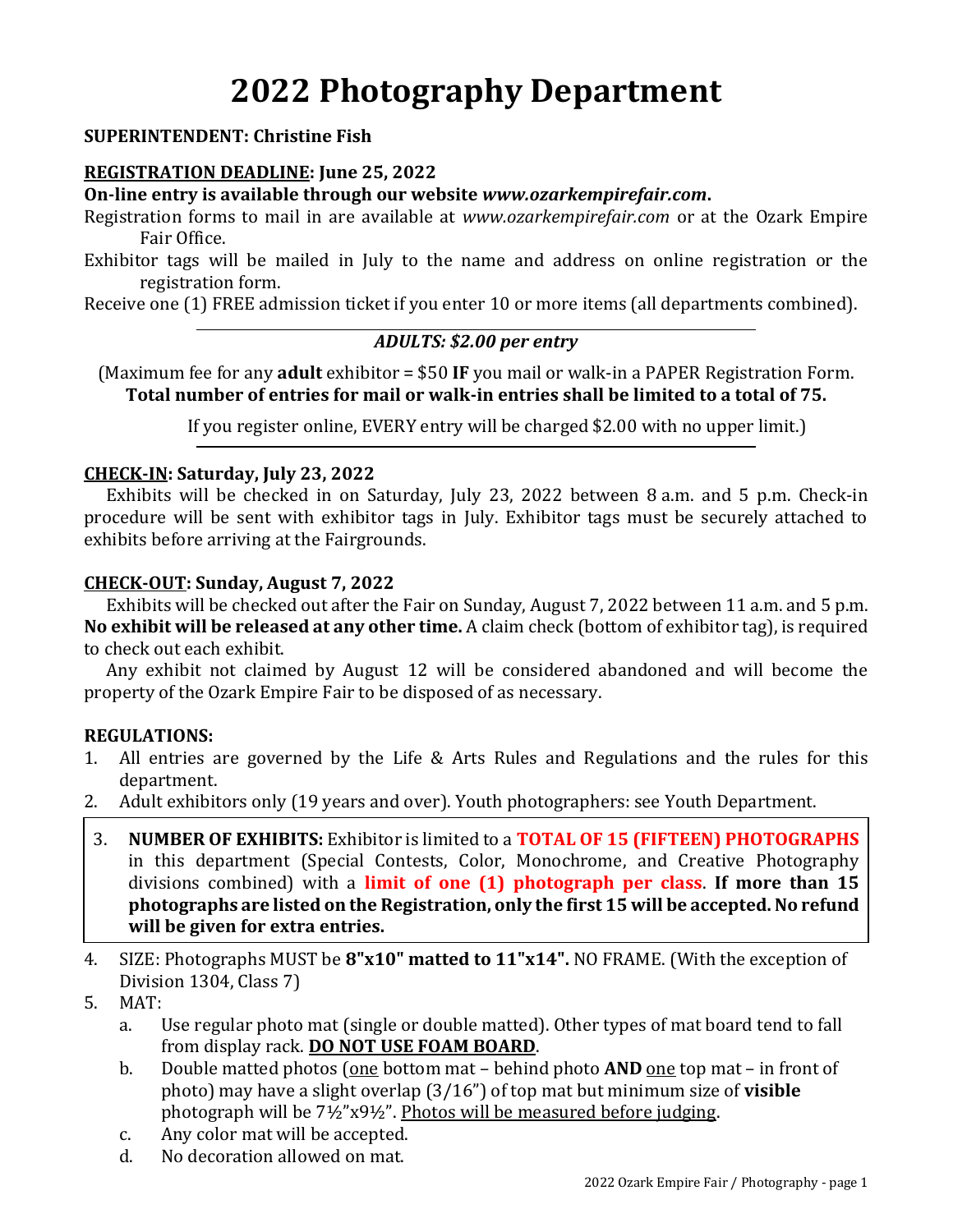- 6. Exhibits must be the original work of the exhibitor, taken within the past two years and not previously shown at the Ozark Empire Fair.
- 7. **Exhibitor tags should be securely attached (with string fastened to back of mat) so tag hangs over UPPER left corner of mat.**
- 8. Exhibit building will not be open to the public during judging.
- 9. The exhibitor and the public are prohibited from touching or handling exhibits in any manner or from helping remove exhibits on release day.
- 10. Every precaution will be taken to prevent damage to entries, but the Fair will assume no responsibility in case of loss or damage.
- 11. All photos will be displayed **if possible**, based on number of entries and display space limitations.
- 12. Prize money will be paid to the number of places indicated for each class, if quality merits. Judges may occasionally award additional places but no prize money will be paid for these additional ribbons.
- 13. Champion ribbons will only be awarded to divisions of **three** or more classes in which the average entry per class is **three** exhibitors with at least **one** entry per class.
- 14. In order to have this exhibit of as high quality as possible, the right is reserved to reject all unsuitable exhibits, to determine that all rules and regulations have been followed and that no identification of the exhibitor in any form is displayed during judging.
- 15. **Judging Guidelines: see Judging Guidelines link.**

## **GRAND CHAMPION Ribbon**

## **SPECIAL AWARDS**

**PAT AYRES MEMORIAL** will award \$5 to Sponsor's Choice in both Color and Monochrome

# **DIVISION 1301 - SPECIAL CONTESTS**

## **CLASS 1 – THEME – SUMMER'S BIGGEST PARTY – WORLD OF WONDER**

Prize money: \$5 - \$4 - \$3

The Ozark Empire Fair has prided itself on award-winning innovation for our fair patrons for 86 years. This year's theme focuses on the wonder that is in the world around us. Capture something in the world of wonder to share with us. Please indicate the event and the location where the photo was taken on the entry tag. Also, no digital manipulation, please.

## **CLASS 2 – CLOSE UP**

Prize money: \$5 - \$4 - \$3

Zoom in! Squeeze the frame! Pull the focus to the miniscule elements of your subject. Capture an extreme close-up of your favorite subject whether it be beetle eyes, fuzzy flora, or raindrop reflections. No digital manipulation, please.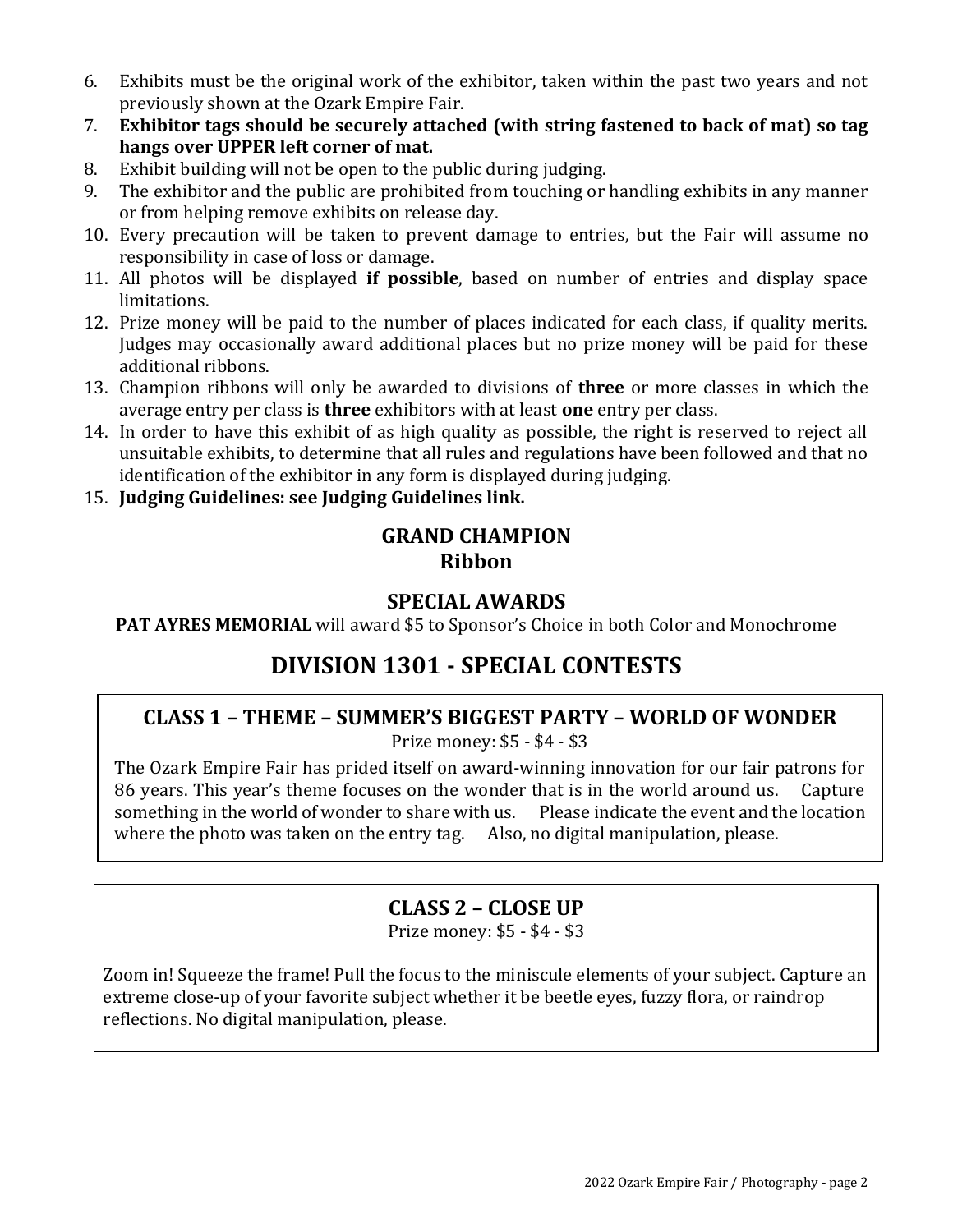## **CLASS 3 – REFLECTIONS**

Prize money: \$5 - \$4 - \$3

Take a picture of a subject reflected in another surface. Reflections of a horizon in a body of water or a building reflected in the windshield of an automobile, any reflection qualifies. Also, no digital manipulation, please

## **DIVISION 1302 - COLOR PHOTOS**

#### **Champion: Ribbon**

Prize money: \$5 - \$4 - \$2

#### **Additional information:**

- a. **Limit 15 (fifteen) photos per exhibitor** (Special Contests, Color, Monochrome, and Creative Photography combined) with a **limit of one photograph per class**. **If more than 15 photographs are listed on the Registration, only the first 15 will be accepted.**
- b. Includes photos taken with film AND with digital camera without major alterations. Major alterations such as changing background color or removing the ex-friend MUST be entered in Division 1304 - Creative Photography.
- c. Animal photos: live animals only no teddy bears, dinosaurs, etc.

#### **Class**

- 1 Cats and Dogs
- 2 Domestic and Farm animals (not cats or dogs)
- 3 Wild animals
- 4 Wild birds
- 5 Insects, bugs, spiders
- 6 Architecture: building or close up of part of building
- 7 City: name city on exhibitor tag. Capture the flavor of a city. Photo must be recognizable as taken in a city. Examples: skyline, rush-hour traffic, sidewalk crowd, cityscape, etc.
- 8 Country: identify location on exhibitor tag. Capture the flavor of a country setting. Examples: rural town, farm, field of hay bales, dusty country road, landscape, etc.
- 9 Nature (not flowers, animals, water, or sky)
- 10 Flowers
- 11 Water
- 12 Sky
- 13 People, candid
- 14 People, portrait
- 15 Still Life: non-living objects ONLY; fruits, vegetables, cut flowers permitted; people, animals NOT permitted as subject of photo
- 16 Transportation: past or present (train, boat, car, hot air balloon, etc.; animal permitted ONLY if actually in use for transportation such as horse pulling buggy)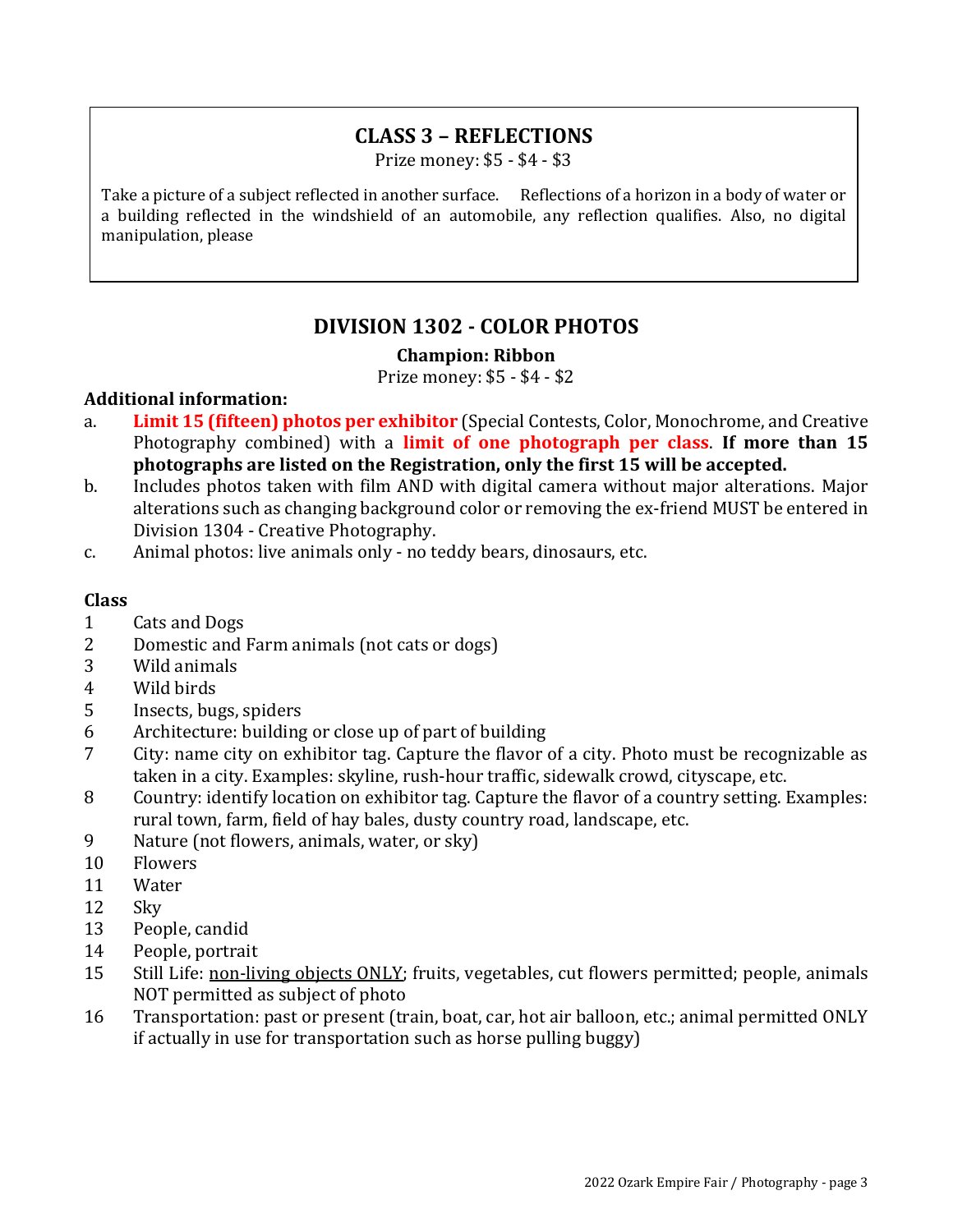## **DIVISION 1303 - MONOCHROME**

## **Champion: Ribbon**

Prize money: \$5 - \$4 - \$2

## **Additional information:**

- a. **Limit 15 (fifteen) photos per exhibitor** (Special Contests, Color, Monochrome, and Creative Photography divisions combined) with a **limit of one photograph per class**. **If more than 15 photographs are listed on the Registration, only the first 15 will be accepted.**
- b. Includes photos taken with film AND with digital camera without major alterations. Major alterations such as changing background color or removing the ex-friend MUST be entered in Division 1304 - Creative Photography.
- c. Animal photos: live animals only no teddy bears, dinosaurs, etc.
- d. Monochrome images include those shot with black and white film, with the color sensor on a digital camera set to black and white or sepia, or color digital images that have been desaturated of ALL color. Monochrome also includes sepia images and toned prints.

## **Class**

- 1 Cats and Dogs
- 2 Domestic and Farm animals (not cats or dogs)
- 3 Wild animals
- 4 Wild birds
- 5 Insects, bugs, spiders
- 6 Architecture: building or close up of part of building
- 7 City: name city on exhibitor tag. Capture the flavor of a city. Photo must be recognizable as taken in a city. Examples: skyline, rush-hour traffic, sidewalk crowd, cityscape, etc.
- 8 Country: identify location on exhibitor tag. Capture the flavor of a country setting. Examples: rural town, farm, field of hay bales, dusty country road, landscape, etc.
- 9 Nature(not flowers, animals, water, or sky)
- 10 Flowers
- 11 Water
- 12 Sky
- 13 People, candid
- 14 People, portrait
- 15 Still Life: non-living objects ONLY; fruits, vegetables, cut flowers permitted; people, animals NOT permitted as subject of photo
- 16 Transportation: past or present (train, boat, car, hot air balloon, etc.; animal permitted ONLY if actually in use for transportation such as horse pulling buggy)